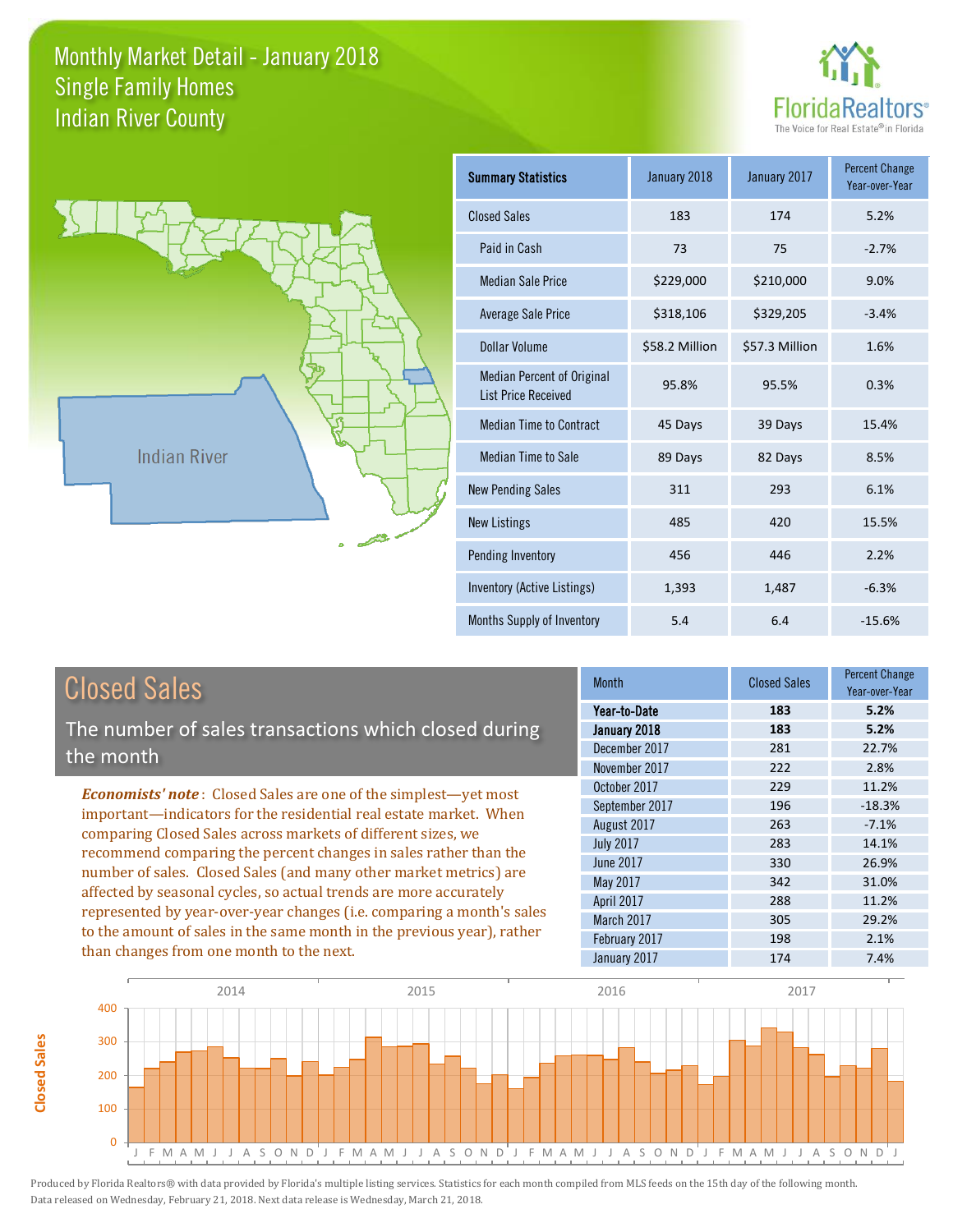this statistic should be interpreted with care.



143 30.0%

| Cash Sales                                                                     | <b>Month</b>      | <b>Cash Sales</b> | <b>Percent Change</b><br>Year-over-Year |
|--------------------------------------------------------------------------------|-------------------|-------------------|-----------------------------------------|
|                                                                                | Year-to-Date      | 73                | $-2.7%$                                 |
| The number of Closed Sales during the month in which                           | January 2018      | 73                | $-2.7%$                                 |
|                                                                                | December 2017     | 110               | 6.8%                                    |
| buyers exclusively paid in cash                                                | November 2017     | 89                | 12.7%                                   |
|                                                                                | October 2017      | 93                | 6.9%                                    |
|                                                                                | September 2017    | 66                | $-29.8%$                                |
| <b>Economists' note:</b> Cash Sales can be a useful indicator of the extent to | August 2017       | 88                | $-24.1%$                                |
| which investors are participating in the market. Why? Investors are            | <b>July 2017</b>  | 104               | 3.0%                                    |
| far more likely to have the funds to purchase a home available up front,       | June 2017         | 129               | 21.7%                                   |
| whereas the typical homebuyer requires a mortgage or some other                | May 2017          | 134               | 7.2%                                    |
| form of financing. There are, of course, many possible exceptions, so          | <b>April 2017</b> | 133               | 13.7%                                   |

J F M A M J J A S O N D J F M A M J J A S O N D J F M A M J J A S O N D J F M A M J J A S O N D J  $\Omega$ 50 100 150 200 2014 2015 2015 2016 2017 2018 2017

### Cash Sales as a Percentage of Closed Sales

The percentage of Closed Sales during the month which were Cash Sales

*Economists' note* : This statistic is simply another way of viewing Cash Sales. The remaining percentages of Closed Sales (i.e. those not paid fully in cash) each month involved some sort of financing, such as mortgages, owner/seller financing, assumed loans, etc.

| <b>Month</b>      | <b>Percent of Closed</b> | <b>Percent Change</b> |
|-------------------|--------------------------|-----------------------|
|                   | Sales Paid in Cash       | Year-over-Year        |
| Year-to-Date      | 39.9%                    | $-7.4%$               |
| January 2018      | 39.9%                    | $-7.4%$               |
| December 2017     | 39.1%                    | $-13.1%$              |
| November 2017     | 40.1%                    | 9.6%                  |
| October 2017      | 40.6%                    | $-3.8%$               |
| September 2017    | 33.7%                    | $-14.0%$              |
| August 2017       | 33.5%                    | $-18.3%$              |
| <b>July 2017</b>  | 36.7%                    | $-9.8%$               |
| June 2017         | 39.1%                    | $-4.2%$               |
| May 2017          | 39.2%                    | $-18.2%$              |
| <b>April 2017</b> | 46.2%                    | 2.2%                  |
| March 2017        | 46.9%                    | 0.6%                  |
| February 2017     | 46.0%                    | $-5.2%$               |
| January 2017      | 43.1%                    | $-2.9%$               |

February 2017 **91** -3.2%

March 2017

January 2017 75 75 4.2%

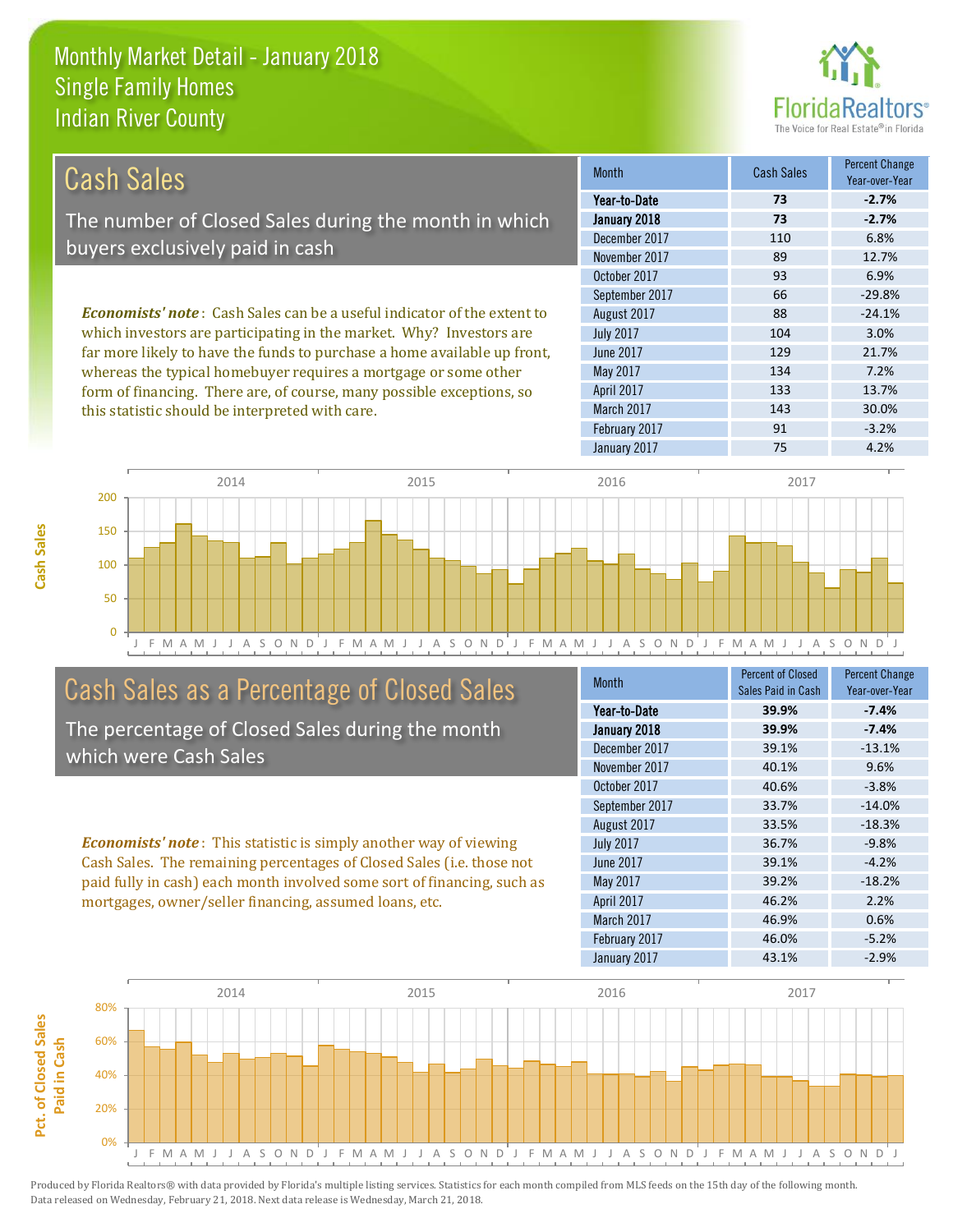

| <b>Median Sale Price</b>                                                  | <b>Month</b>     | <b>Median Sale Price</b> | <b>Percent Change</b><br>Year-over-Year |
|---------------------------------------------------------------------------|------------------|--------------------------|-----------------------------------------|
|                                                                           | Year-to-Date     | \$229,000                | 9.0%                                    |
| The median sale price reported for the month (i.e. 50%                    | January 2018     | \$229,000                | 9.0%                                    |
|                                                                           | December 2017    | \$240,000                | 17.1%                                   |
| of sales were above and 50% of sales were below)                          | November 2017    | \$218,950                | $-0.2%$                                 |
|                                                                           | October 2017     | \$221,170                | 16.4%                                   |
| <b>Economists' note:</b> Median Sale Price is our preferred summary       | September 2017   | \$229,950                | 23.7%                                   |
| statistic for price activity because, unlike Average Sale Price, Median   | August 2017      | \$236,000                | 18.2%                                   |
| Sale Price is not sensitive to high sale prices for small numbers of      | <b>July 2017</b> | \$231,263                | 10.1%                                   |
| homes that may not be characteristic of the market area. Keep in mind     | June 2017        | \$235,000                | 10.3%                                   |
| that median price trends over time are not always solely caused by        | May 2017         | \$234,950                | 10.8%                                   |
| changes in the general value of local real estate. Median sale price only | April 2017       | \$222,500                | 11.5%                                   |
| reflects the values of the homes that sold each month, and the mix of     | March 2017       | \$222,900                | 17.7%                                   |
| the types of homes that sell can change over time.                        | February 2017    | \$216,500                | 12.9%                                   |



#### Average Sale Price

The average sale price reported for the month (i.e. total sales in dollars divided by the number of sales)

*Economists' note* : Usually, we prefer Median Sale Price over Average Sale Price as a summary statistic for home prices. However, Average Sale Price does have its uses—particularly when it is analyzed alongside the Median Sale Price. For one, the relative difference between the two statistics can provide some insight into the market for higher-end homes in an area.

| Month            | <b>Average Sale Price</b> | <b>Percent Change</b><br>Year-over-Year |
|------------------|---------------------------|-----------------------------------------|
| Year-to-Date     | \$318,106                 | $-3.4%$                                 |
| January 2018     | \$318,106                 | $-3.4%$                                 |
| December 2017    | \$324,810                 | 17.0%                                   |
| November 2017    | \$273,937                 | $-5.4%$                                 |
| October 2017     | \$326,449                 | 19.8%                                   |
| September 2017   | \$326,359                 | 31.7%                                   |
| August 2017      | \$369,844                 | 40.7%                                   |
| <b>July 2017</b> | \$395,308                 | 36.1%                                   |
| <b>June 2017</b> | \$316,200                 | $-10.9%$                                |
| May 2017         | \$324,465                 | $-14.3%$                                |
| April 2017       | \$417,812                 | 31.7%                                   |
| March 2017       | \$313,224                 | 15.7%                                   |
| February 2017    | \$284,244                 | $-14.8%$                                |
| January 2017     | \$329,205                 | 12.2%                                   |

January 2017 **\$210,000** 16.7%

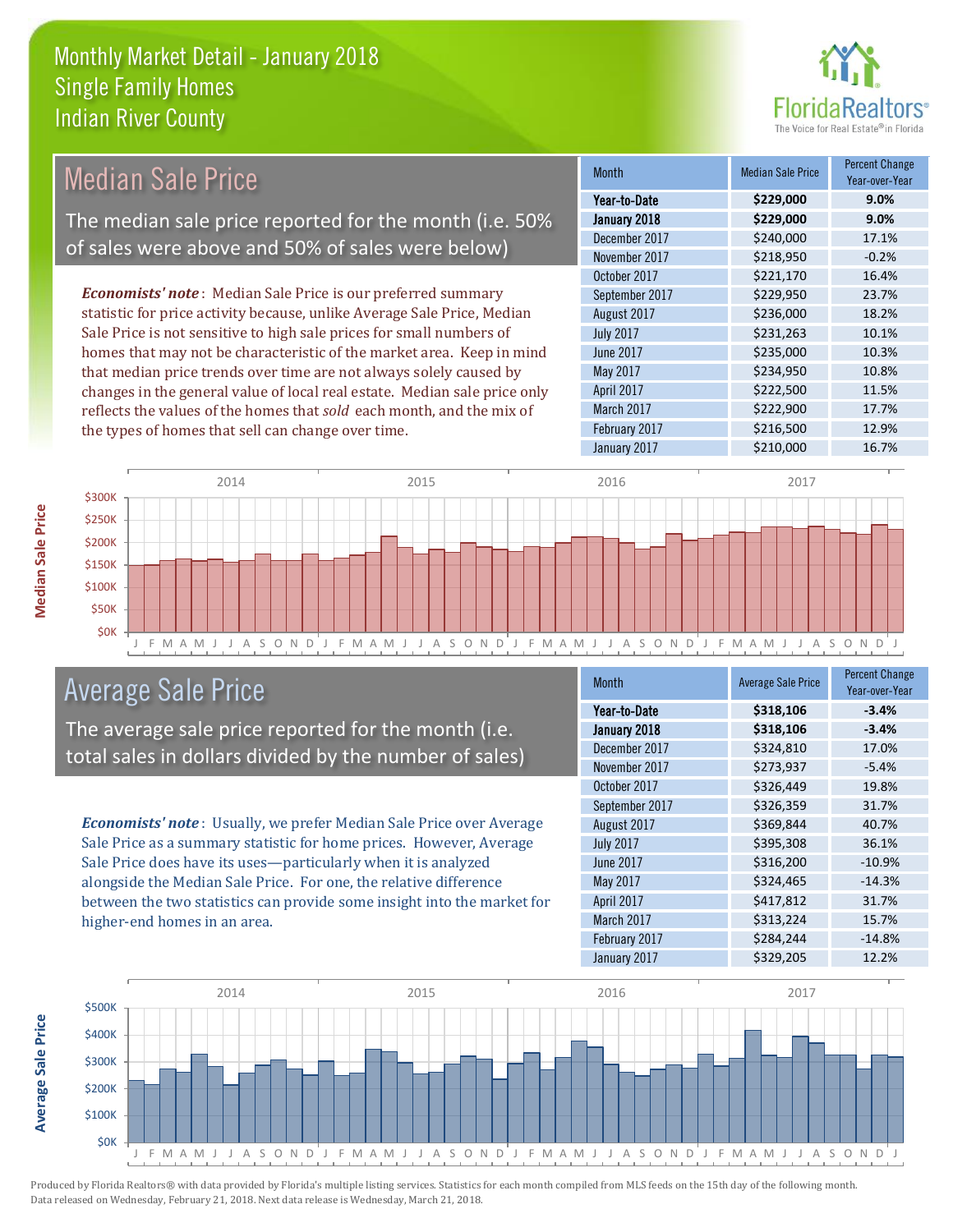

#### Dollar Volume

The sum of the sale prices for all sales which closed during the month

*Economists' note* : Dollar Volume is simply the sum of all sale prices in a given time period, and can quickly be calculated by multiplying Closed Sales by Average Sale Price. It is a strong indicator of the health of the real estate industry in a market, and is of particular interest to real estate professionals, investors, analysts, and government agencies. Potential home sellers and home buyers, on the other hand, will likely be better served by paying attention to trends in the two components of Dollar Volume (i.e. sales and prices) individually.

| <b>Month</b>     | <b>Dollar Volume</b> | Percent Change<br>Year-over-Year |
|------------------|----------------------|----------------------------------|
| Year-to-Date     | \$58.2 Million       | 1.6%                             |
| January 2018     | \$58.2 Million       | 1.6%                             |
| December 2017    | \$91.3 Million       | 43.6%                            |
| November 2017    | \$60.8 Million       | $-2.8%$                          |
| October 2017     | \$74.8 Million       | 33.2%                            |
| September 2017   | \$64.0 Million       | 7.6%                             |
| August 2017      | \$97.3 Million       | 30.8%                            |
| <b>July 2017</b> | \$111.9 Million      | 55.3%                            |
| June 2017        | \$104.3 Million      | 13.1%                            |
| May 2017         | \$111.0 Million      | 12.3%                            |
| April 2017       | \$120.3 Million      | 46.4%                            |
| March 2017       | \$95.5 Million       | 49.6%                            |
| February 2017    | \$56.3 Million       | $-13.0%$                         |
| January 2017     | \$57.3 Million       | 20.5%                            |



#### Median Percent of Original List Price Received

The median of the sale price (as a percentage of the original list price) across all properties selling during the month

*Economists' note* : The Median Percent of Original List Price Received is useful as an indicator of market recovery, since it typically rises as buyers realize that the market may be moving away from them and they need to match the selling price (or better it) in order to get a contract on the house. This is usually the last measure to indicate a market has shifted from down to up, so it is what we would call a *lagging* indicator.

| <b>Month</b>      | Med. Pct. of Orig.         | <b>Percent Change</b> |
|-------------------|----------------------------|-----------------------|
|                   | <b>List Price Received</b> | Year-over-Year        |
| Year-to-Date      | 95.8%                      | 0.3%                  |
| January 2018      | 95.8%                      | 0.3%                  |
| December 2017     | 96.0%                      | 0.5%                  |
| November 2017     | 95.2%                      | 0.0%                  |
| October 2017      | 95.2%                      | $-0.8%$               |
| September 2017    | 95.5%                      | 0.0%                  |
| August 2017       | 96.1%                      | 1.2%                  |
| <b>July 2017</b>  | 96.3%                      | 1.0%                  |
| <b>June 2017</b>  | 95.4%                      | 0.6%                  |
| May 2017          | 94.6%                      | 0.0%                  |
| <b>April 2017</b> | 94.5%                      | 0.2%                  |
| March 2017        | 95.9%                      | 0.8%                  |
| February 2017     | 95.6%                      | 1.0%                  |
| January 2017      | 95.5%                      | 0.3%                  |



Produced by Florida Realtors® with data provided by Florida's multiple listing services. Statistics for each month compiled from MLS feeds on the 15th day of the following month. Data released on Wednesday, February 21, 2018. Next data release is Wednesday, March 21, 2018.

Med. Pct. of Orig.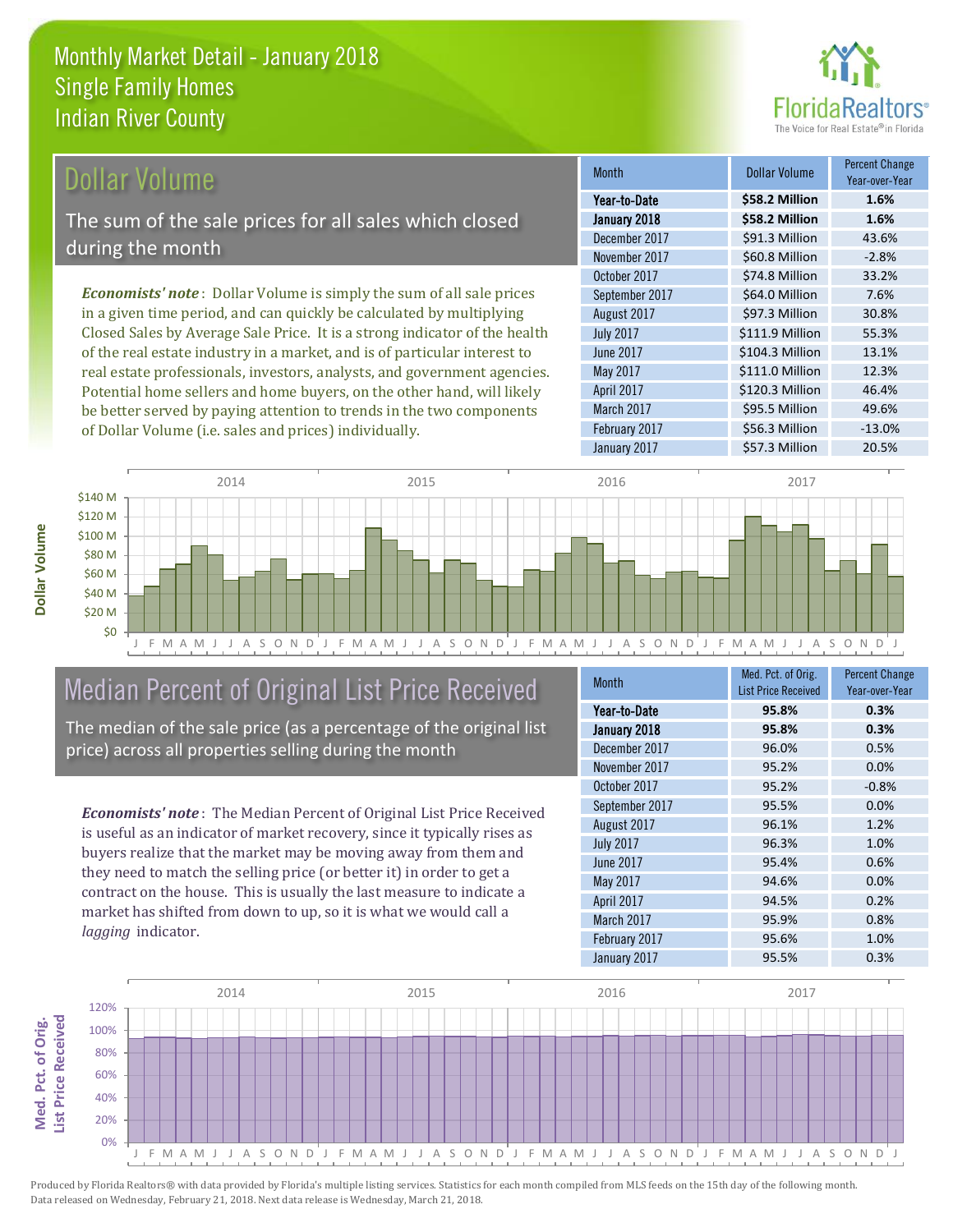

#### *Economists' note* : Like Time to Sale, Time to Contract is a measure of the length of the home selling process calculated for sales which closed during the month. The difference is that Time to Contract measures September 2017 55 Days 34.1% August 2017 **47 Days 0.0%** July 2017 47 Days -2.1% Month Month Median Time to Contract Percent Change Voor-over-Ver January 2018 **45 Days 15.4%** Year-to-Date **45 Days 15.4%** December 2017 45 Days 15.4% November 2017 40 Days -13.0% October 2017 55 Days 44.7% Median Time to Contract The median number of days between the listing date and contract date for all Closed Sales during the month

the number of days between the initial listing of a property and the signing of the contract which eventually led to the closing of the sale. When the gap between Median Time to Contract and Median Time to Sale grows, it is usually a sign of longer closing times and/or declining numbers of cash sales.

| Year-to-Date     | 45 Days | 15.4%    |
|------------------|---------|----------|
| January 2018     | 45 Days | 15.4%    |
| December 2017    | 45 Days | 15.4%    |
| November 2017    | 40 Days | $-13.0%$ |
| October 2017     | 55 Days | 44.7%    |
| September 2017   | 55 Days | 34.1%    |
| August 2017      | 47 Days | 0.0%     |
| <b>July 2017</b> | 47 Days | $-2.1%$  |
| June 2017        | 49 Days | 0.0%     |
| May 2017         | 55 Days | 0.0%     |
| April 2017       | 47 Days | 14.6%    |
| March 2017       | 49 Days | 2.1%     |
| February 2017    | 56 Days | $-5.1%$  |
| January 2017     | 39 Days | $-39.1%$ |



## Median Time to Sale

**Median Time to** 

**Median Time to** 

The median number of days between the listing date and closing date for all Closed Sales during the month

*Economists' note* : Time to Sale is a measure of the length of the home selling process, calculated as the number of days between the initial listing of a property and the closing of the sale. *Median* Time to Sale is the amount of time the "middle" property selling this month was on the market. That is, 50% of homes selling this month took *less* time to sell, and 50% of homes took *more* time to sell. Median Time to Sale gives a more accurate picture than Average Time to Sale, which can be skewed upward by small numbers of properties taking an abnormally long time to sell.

| <b>Month</b>     | <b>Median Time to Sale</b> | <b>Percent Change</b><br>Year-over-Year |
|------------------|----------------------------|-----------------------------------------|
| Year-to-Date     | 89 Days                    | 8.5%                                    |
| January 2018     | 89 Days                    | 8.5%                                    |
| December 2017    | 97 Days                    | 11.5%                                   |
| November 2017    | 89 Days                    | $-5.3%$                                 |
| October 2017     | 106 Days                   | 34.2%                                   |
| September 2017   | 107 Days                   | 17.6%                                   |
| August 2017      | 84 Days                    | $-14.3%$                                |
| <b>July 2017</b> | 91 Days                    | $-5.2%$                                 |
| <b>June 2017</b> | 91 Days                    | $-8.1%$                                 |
| May 2017         | 105 Days                   | 5.0%                                    |
| April 2017       | 92 Days                    | 5.7%                                    |
| March 2017       | 93 Days                    | $-4.1%$                                 |
| February 2017    | 93 Days                    | $-15.5%$                                |
| January 2017     | 82 Days                    | $-28.7%$                                |

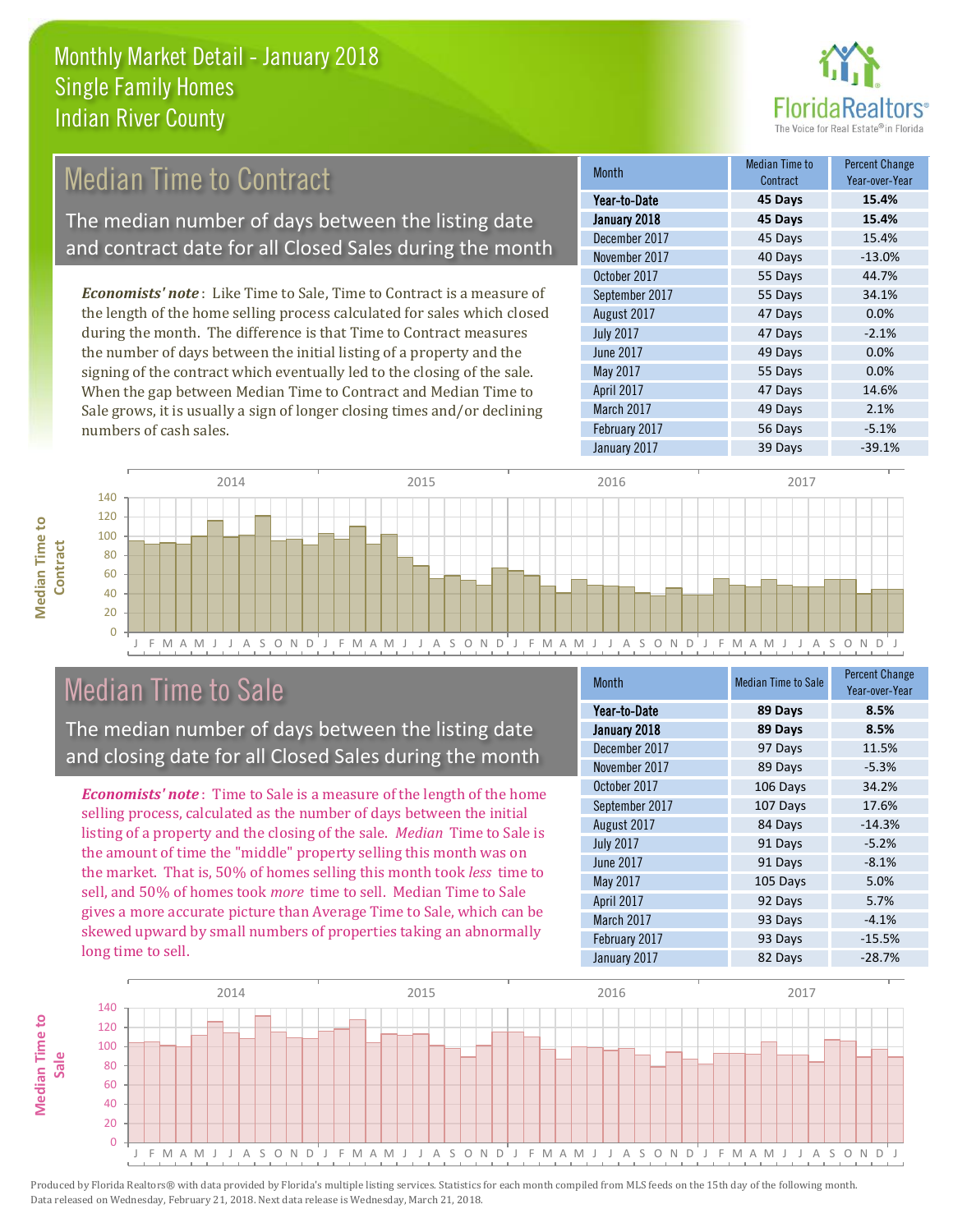

| <b>New Pending Sales</b>                                                      | <b>Month</b>     | <b>New Pending Sales</b> | <b>Percent Change</b><br>Year-over-Year |
|-------------------------------------------------------------------------------|------------------|--------------------------|-----------------------------------------|
|                                                                               | Year-to-Date     | 311                      | 6.1%                                    |
| The number of listed properties that went under                               | January 2018     | 311                      | 6.1%                                    |
|                                                                               | December 2017    | 198                      | $-2.0%$                                 |
| contract during the month                                                     | November 2017    | 269                      | 17.5%                                   |
|                                                                               | October 2017     | 279                      | 20.8%                                   |
| <b>Economists' note:</b> Because of the typical length of time it takes for a | September 2017   | 152                      | $-43.5%$                                |
| sale to close, economists consider Pending Sales to be a decent               | August 2017      | 274                      | 2.2%                                    |
| indicator of potential future Closed Sales. It is important to bear in        | <b>July 2017</b> | 289                      | 14.2%                                   |
| mind, however, that not all Pending Sales will be closed successfully.        | June 2017        | 327                      | 9.4%                                    |
| So, the effectiveness of Pending Sales as a future indicator of Closed        | May 2017         | 321                      | 16.7%                                   |
| Sales is susceptible to changes in market conditions such as the              | April 2017       | 333                      | 13.3%                                   |



# New Listings

distressed properties for sale.

The number of properties put onto the market during the month

availability of financing for homebuyers and the inventory of

*Economists' note* : New Listings tend to rise in delayed response to increasing prices, so they are often seen as a lagging indicator of market health. As prices rise, potential sellers raise their estimations of value—and in the most recent cycle, rising prices have freed up many potential sellers who were previously underwater on their mortgages. Note that in our calculations, we take care to not include properties that were recently taken off the market and quickly relisted, since these are not really *new* listings.

| <b>Month</b>      | <b>New Listings</b> | <b>Percent Change</b><br>Year-over-Year |
|-------------------|---------------------|-----------------------------------------|
| Year-to-Date      | 485                 | 15.5%                                   |
| January 2018      | 485                 | 15.5%                                   |
| December 2017     | 245                 | $-5.8%$                                 |
| November 2017     | 339                 | $-3.1%$                                 |
| October 2017      | 342                 | 16.7%                                   |
| September 2017    | 177                 | $-40.6%$                                |
| August 2017       | 307                 | $-6.4%$                                 |
| <b>July 2017</b>  | 306                 | 8.1%                                    |
| <b>June 2017</b>  | 346                 | 25.8%                                   |
| May 2017          | 380                 | 23.8%                                   |
| <b>April 2017</b> | 334                 | 2.5%                                    |
| March 2017        | 373                 | $-7.0%$                                 |
| February 2017     | 443                 | 10.2%                                   |
| January 2017      | 420                 | 31.7%                                   |

January 2017 293 31.4%

March 2017 368 13.6% February 2017 **346** 26.7%



**Pending Sales**

Pending Sales

**New Listings**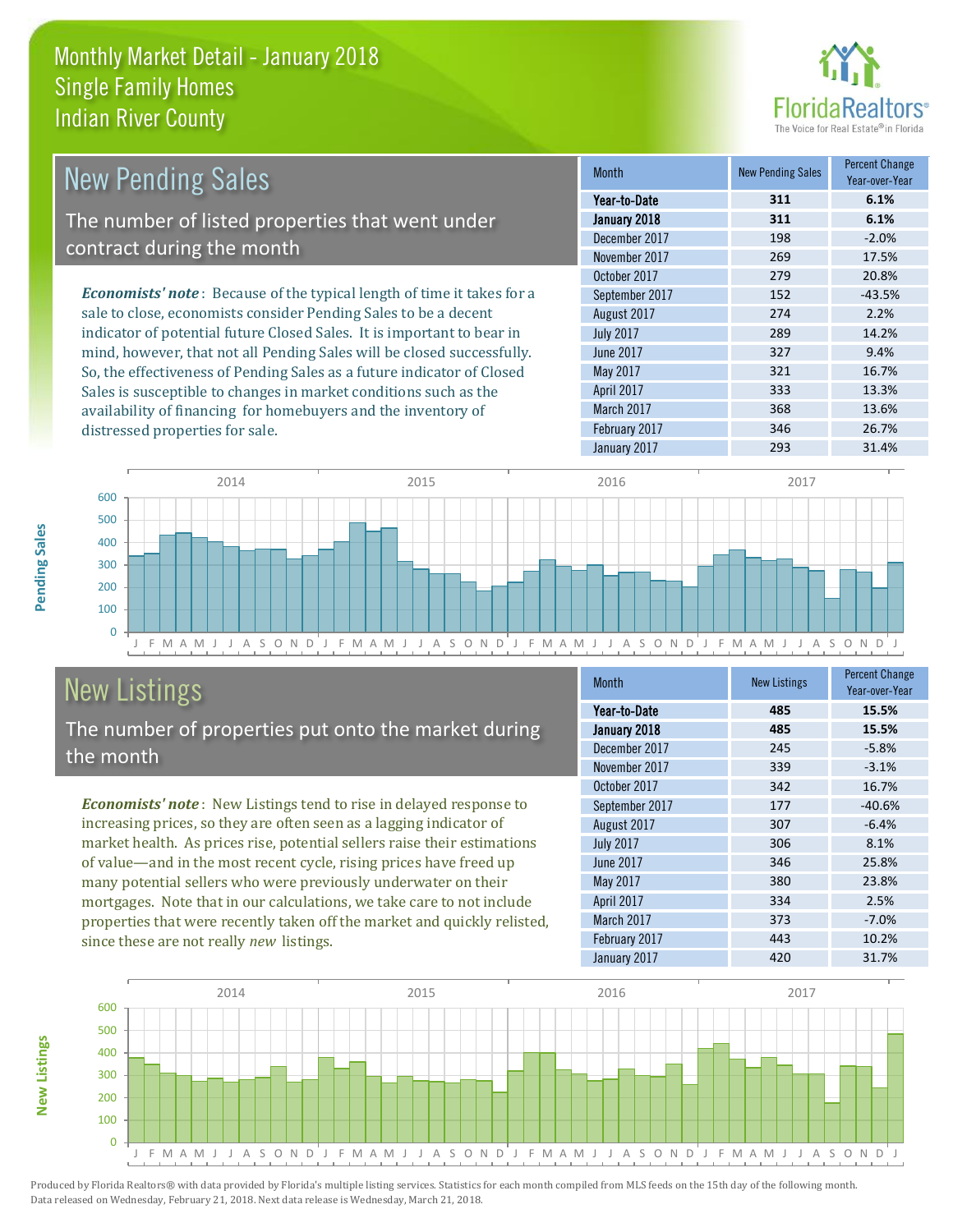

# Inventory (Active Listings) The number of property listings active at the end of the month

*Economists' note* : There are a number of ways to define and calculate Inventory. Our method is to simply count the number of active listings on the last day of the month, and hold this number to compare with the same month the following year. Inventory rises when New Listings are outpacing the number of listings that go off-market (regardless of whether they actually sell). Likewise, it falls when New Listings aren't keeping up with the rate at which homes are going off-market.

| <b>Month</b>             | Inventory | <b>Percent Change</b><br>Year-over-Year |
|--------------------------|-----------|-----------------------------------------|
| <b>YTD (Monthly Avg)</b> | 1,393     | $-6.3%$                                 |
| January 2018             | 1,393     | $-6.3%$                                 |
| December 2017            | 1,176     | $-3.7%$                                 |
| November 2017            | 1,212     | $-4.3%$                                 |
| October 2017             | 1,214     | 5.2%                                    |
| September 2017           | 1,148     | 3.1%                                    |
| August 2017              | 1,166     | 0.2%                                    |
| <b>July 2017</b>         | 1,247     | 13.0%                                   |
| <b>June 2017</b>         | 1,237     | 7.4%                                    |
| May 2017                 | 1,338     | 5.4%                                    |
| April 2017               | 1,292     | $-2.0%$                                 |
| March 2017               | 1,333     | $-5.7%$                                 |
| February 2017            | 1,444     | $-0.1%$                                 |
| January 2017             | 1,487     | 16.9%                                   |



# Months Supply of Inventory

An estimate of the number of months it will take to deplete the current Inventory given recent sales rates

*Economists' note* : MSI is a useful indicator of market conditions. The benchmark for a balanced market (favoring neither buyer nor seller) is 5.5 months of inventory. Anything higher is traditionally a buyers' market, and anything lower is a sellers' market. There is no single accepted way of calculating MSI. A common method is to divide current Inventory by the most recent month's Closed Sales count, but this count is a usually poor predictor of future Closed Sales due to seasonal cycles. To eliminate seasonal effects, we use the 12-month average of monthly Closed Sales instead.

| <b>Month</b>             | <b>Months Supply</b> | <b>Percent Change</b><br>Year-over-Year |
|--------------------------|----------------------|-----------------------------------------|
| <b>YTD (Monthly Avg)</b> | 5.4                  | $-15.6%$                                |
| January 2018             | 5.4                  | $-15.6%$                                |
| December 2017            | 4.5                  | $-13.5%$                                |
| November 2017            | 4.8                  | $-12.7%$                                |
| October 2017             | 4.8                  | $-5.9%$                                 |
| September 2017           | 4.5                  | $-8.2%$                                 |
| August 2017              | 4.6                  | $-9.8%$                                 |
| <b>July 2017</b>         | 4.8                  | $-2.0%$                                 |
| <b>June 2017</b>         | 4.9                  | $-2.0%$                                 |
| May 2017                 | 5.4                  | $-1.8%$                                 |
| April 2017               | 5.3                  | $-5.4%$                                 |
| March 2017               | 5.6                  | $-5.1%$                                 |
| February 2017            | 6.2                  | 3.3%                                    |
| January 2017             | 6.4                  | 20.8%                                   |

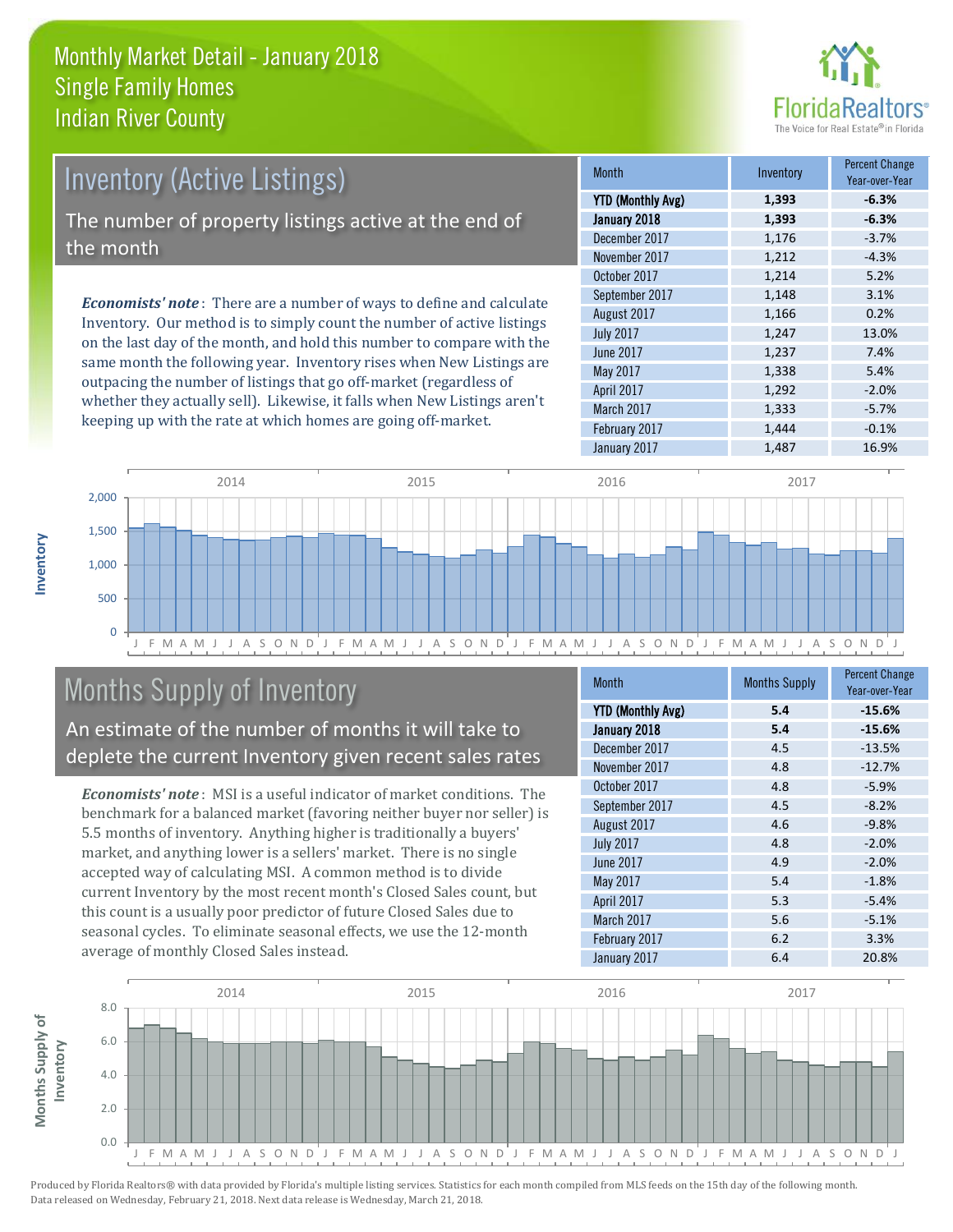

# Closed Sales by Sale Price

The number of sales transactions which closed during the month

*Economists' note:* Closed Sales are one of the simplest—yet most important—indicators for the residential real estate market. When comparing Closed Sales across markets of different sizes, we recommend comparing the percent changes in sales rather than the number of sales. Closed Sales (and many other market metrics) are affected by seasonal cycles, so actual trends are more accurately represented by year-over-year changes (i.e. comparing a month's sales to the amount of sales in the same month in the previous year), rather than changes from one month to the next.

| <b>Sale Price</b>     | <b>Closed Sales</b> | <b>Percent Change</b><br>Year-over-Year |
|-----------------------|---------------------|-----------------------------------------|
| Less than \$50,000    | $\overline{2}$      | 100.0%                                  |
| \$50,000 - \$99,999   | 7                   | $-61.1%$                                |
| $$100,000 - $149,999$ | 20                  | $-9.1%$                                 |
| $$150,000 - $199,999$ | 40                  | 5.3%                                    |
| \$200,000 - \$249,999 | 28                  | $-9.7%$                                 |
| \$250,000 - \$299,999 | 23                  | 27.8%                                   |
| \$300,000 - \$399,999 | 32                  | 88.2%                                   |
| \$400,000 - \$599,999 | 11                  | $-8.3%$                                 |
| \$600,000 - \$999,999 | 14                  | 100.0%                                  |
| \$1,000,000 or more   | 6                   | $-40.0%$                                |



#### Median Time to Contract by Sale Price The median number of days between the listing date and contract date for all Closed Sales during the month

*Economists' note* : Like Time to Sale, Time to Contract is a measure of the length of the home selling process calculated for sales which closed during the month. The difference is that Time to Contract measures the number of days between the initial listing of a property and the signing of the contract which eventually led to the closing of the sale. When the gap between Median Time to Contract and Median Time to Sale grows, it is usually a sign of longer closing times and/or declining numbers of cash sales.

| Sale Price            | Median Time to<br>Contract | <b>Percent Change</b><br>Year-over-Year |
|-----------------------|----------------------------|-----------------------------------------|
| Less than \$50,000    | 11 Days                    | 83.3%                                   |
| $$50,000 - $99,999$   | 8 Days                     | $-63.6%$                                |
| $$100,000 - $149,999$ | 32 Days                    | 45.5%                                   |
| $$150,000 - $199,999$ | 22 Days                    | 10.0%                                   |
| \$200,000 - \$249,999 | 72 Days                    | 63.6%                                   |
| \$250,000 - \$299,999 | 48 Days                    | $-34.2%$                                |
| \$300,000 - \$399,999 | 39 Days                    | $-59.4%$                                |
| \$400,000 - \$599,999 | 131 Days                   | 12.9%                                   |
| \$600,000 - \$999,999 | 155 Days                   | $-14.8%$                                |
| \$1,000,000 or more   | 32 Days                    | $-86.6%$                                |



Produced by Florida Realtors® with data provided by Florida's multiple listing services. Statistics for each month compiled from MLS feeds on the 15th day of the following month. Data released on Wednesday, February 21, 2018. Next data release is Wednesday, March 21, 2018.

**Median Time to Contract**

**Median Time to Contract**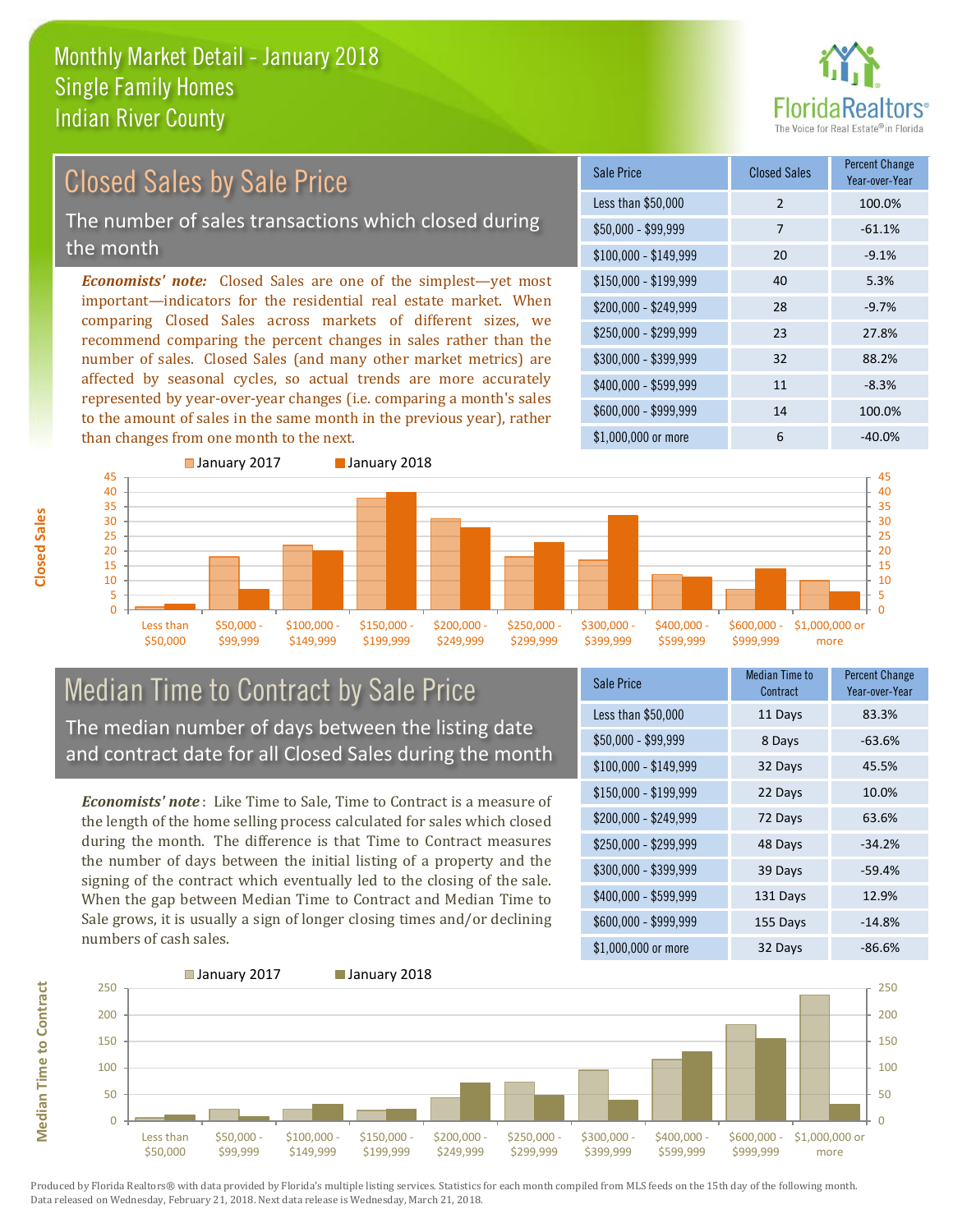

# New Listings by Initial Listing Price

The number of properties put onto the market during the month

*Economists' note:* New Listings tend to rise in delayed response to increasing prices, so they are often seen as a lagging indicator of market health. As prices rise, potential sellers raise their estimations of value—and in the most recent cycle, rising prices have freed up many potential sellers who were previously underwater on their mortgages. Note that in our calculations, we take care to not include properties that were recently taken off the market and quickly relisted, since these are not really *new* listings.





#### Inventory by Current Listing Price The number of property listings active at the end of the month

*Economists' note* : There are a number of ways to define and calculate Inventory. Our method is to simply count the number of active listings on the last day of the month, and hold this number to compare with the same month the following year. Inventory rises when New Listings are outpacing the number of listings that go off-market (regardless of whether they actually sell). Likewise, it falls when New Listings aren't keeping up with the rate at which homes are going off-market.

| <b>Current Listing Price</b> | Inventory     | Percent Change<br>Year-over-Year |
|------------------------------|---------------|----------------------------------|
| Less than \$50,000           | $\mathcal{P}$ | $-60.0%$                         |
| $$50,000 - $99,999$          | 18            | $-58.1%$                         |
| $$100,000 - $149,999$        | 72            | $-7.7%$                          |
| $$150,000 - $199,999$        | 114           | $-29.6%$                         |
| \$200,000 - \$249,999        | 184           | $-1.6%$                          |
| \$250,000 - \$299,999        | 179           | 26.1%                            |
| \$300,000 - \$399,999        | 174           | $-13.9%$                         |
| \$400,000 - \$599,999        | 213           | $-8.6%$                          |
| \$600,000 - \$999,999        | 197           | 3.7%                             |
| \$1,000,000 or more          | 240           | $-2.0%$                          |



Produced by Florida Realtors® with data provided by Florida's multiple listing services. Statistics for each month compiled from MLS feeds on the 15th day of the following month. Data released on Wednesday, February 21, 2018. Next data release is Wednesday, March 21, 2018.

**Inventory**